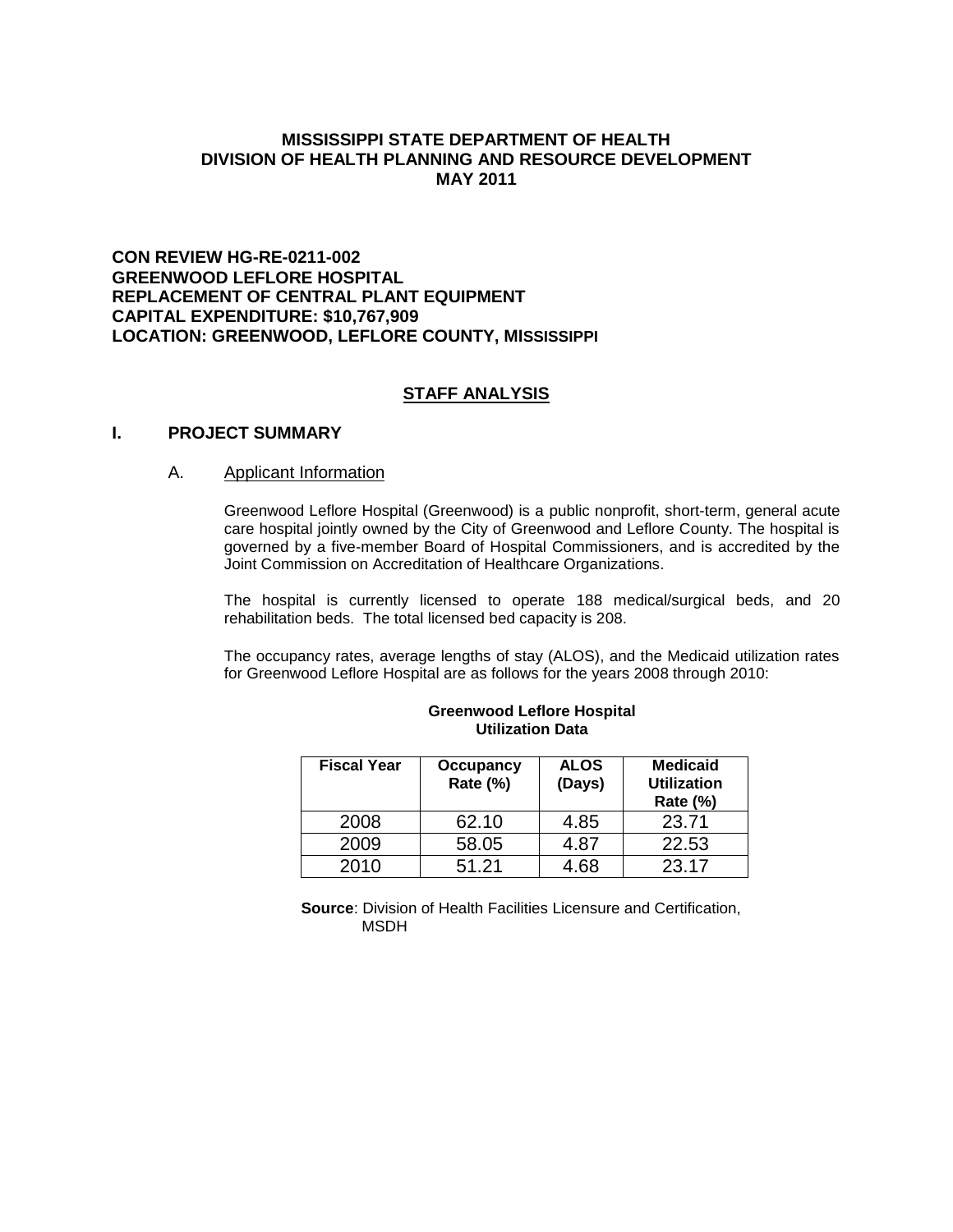## **B. Project Description**

Greenwood Leflore Hospital requests Certificate of Need (CON) authority for replacement of central plant equipment on the campus of the existing hospital. The applicant states that the proposed project will upgrade the hospital's current facilities by replacing the central plant equipment, including chillers, boilers and related equipment items. According to the applicant, the project does not involve any clinical or other health services, but is simply intended to replace central plant equipment in order to upgrade the hospital's heating and cooling systems. There is a limited amount of 6,100 square feet of renovation work required for the installation of the equipment for the proposed project.

According to the applicant, the proposed project is necessary so that the hospital may provide efficient and cost-effective services in the future.

The total proposed capital expenditure is \$10,767,909 and of that amount, approximately 13 percent is for renovation, 11 percent for fees (architectural, consultant, etc.), 6 percent for contingency reserve, 8 percent for capitalized interest and 62 percent for fixed equipment. The applicant proposes to finance this project through a bank loan from Regions Bank of Birmingham, Alabama. The application contained a letter from Regions Healthcare Banking, Birmingham, Alabama concerning financing the project.

The applicant indicates that the anticipated date for obligation of the capital expenditure will be May 2011 and the anticipated date the project will be complete will be August 2012.

MSDH Division of Health Facilities Licensure and Certification found the site for the proposed project to be acceptable.

## **II. TYPE OF REVIEW REQUIRED**

The Mississippi State Department of Health reviews applications for construction, renovation, expansion, or capital improvement involving a capital expenditure in excess of \$5,000,000 for non-clinical services, under the applicable statutory requirements of Section 41-7-191, subparagraph (1) (j) of the Mississippi Code of 1972, Annotated, as amended, and duly adopted rules, procedures, plans, criteria, and standards of the Mississippi State Department of Health.

In accordance with Section 41-7-197(2) of the Mississippi Code 1972, Annotated, as amended, any affected person may request a public hearing on this project within 20 days of publication of the staff analysis. The opportunity to request a hearing expires on June 6, 2011.

## **III. CONFORMANCE WITH THE STATE HEALTH PLAN AND OTHER ADOPTED CRITERIA AND STANDARDS**

## **A. State Health Plan (SHP)**

The *FY 2011 State Health Plan* contains criteria and standards which an applicant is required to meet before receiving CON authority for construction, renovation, expansion, or capital improvement involving a capital expenditure in excess of \$2,000,000. The application is in substantial compliance with these criteria.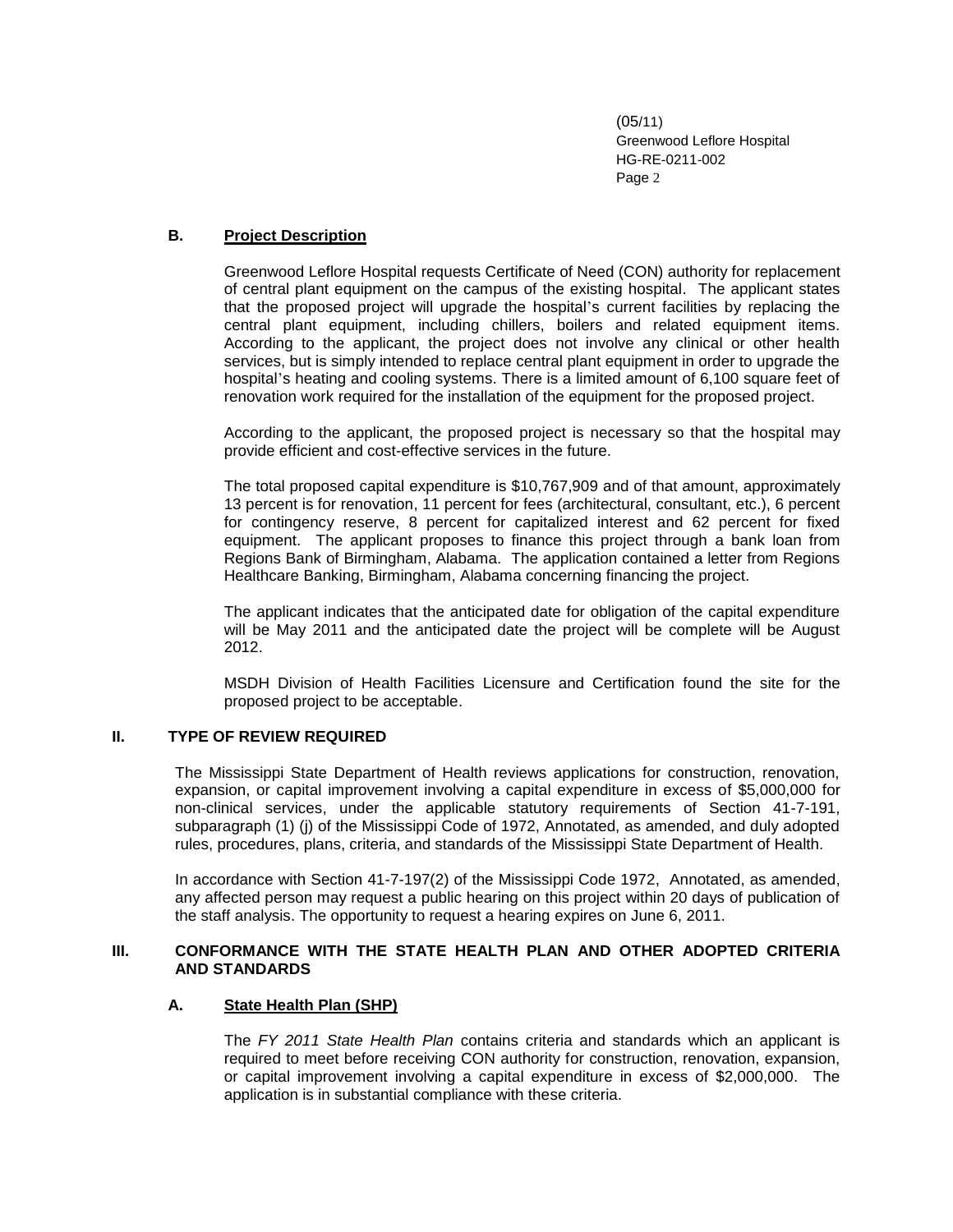#### **SHP Criterion 1 – Need**

**Projects which do not involve the addition of any acute care beds:** The applicant shall document the need for the proposed project. Documentation may consist of, but is not limited to, citing of licensure or regulatory code deficiencies, institutional long-term plans (duly adopted by the governing board), recommendations made by consultant firms, and deficiencies cited by accreditation agencies (JCAHO, CAP, etc.). In addition, for projects which involve construction, renovation, or expansion of emergency department facilities, the applicant shall include a statement indicating whether the hospital will participate in the statewide trauma system and describe the level of participation, if any.

According to the applicant, this project involves an upgrade to Greenwood Leflore Hospital's current physical facilities through the replacement of its central plant equipment, including chillers, boilers and related equipment items. There is clearly a need for the replacement of this equipment to facilitate the efficient operation of the hospital. The hospital's current central plant was originally constructed in 1949, and maintains some equipment in excess of 50 years of age, which has clearly exceeded its life expectancy. This project will provide Greenwood Leflore Hospital with new equipment within the central plant and provide additional redundancy to insure vital services are maintained when primary equipment fails. Within this project, the hospital has focused on energy conservation and identified significant energy savings within the scope of this project through redesign of the existing systems. In order to insure that this project is implemented in a proper and cost-effective manner, the hospital has engaged the mechanical and electrical engineering firm of Corbett, Legge & Associates, PLLC.

This project will not involve additional beds or the offering of a new institutional health service.

## **SHP Criterion 2 – Bed Service Transfer/Reallocation/Relocation**

This project does not involve the transfer/reallocation or relocation of beds.

## **SHP Criterion 3 – Uncompensated Care**

According to the applicant, Greenwood is a primary "safety net" hospital for the Mississippi Delta. The hospital provides a significant amount of indigent and charity care on an annual basis, and will continue to do so, in order to fulfill its mission to the community.

## **SHP Criterion 4 – Cost of Project**

According to the applicant, the project primarily involves the replacement of plant equipment. There is a limited amount of renovation work associated with the project. The project includes the renovation of approximately 6,100 square feet at a cost of \$663.29 per square foot. The proposed project involves the purchase of fixed equipment. Greenwood asserts that the equipment costs for the project do not exceed the median costs for similar equipment by more than 15 percent. The hospital has engaged a mechanical and engineering firm to provide guidance on this project, including the purchase and installation of the equipment at a reasonable cost.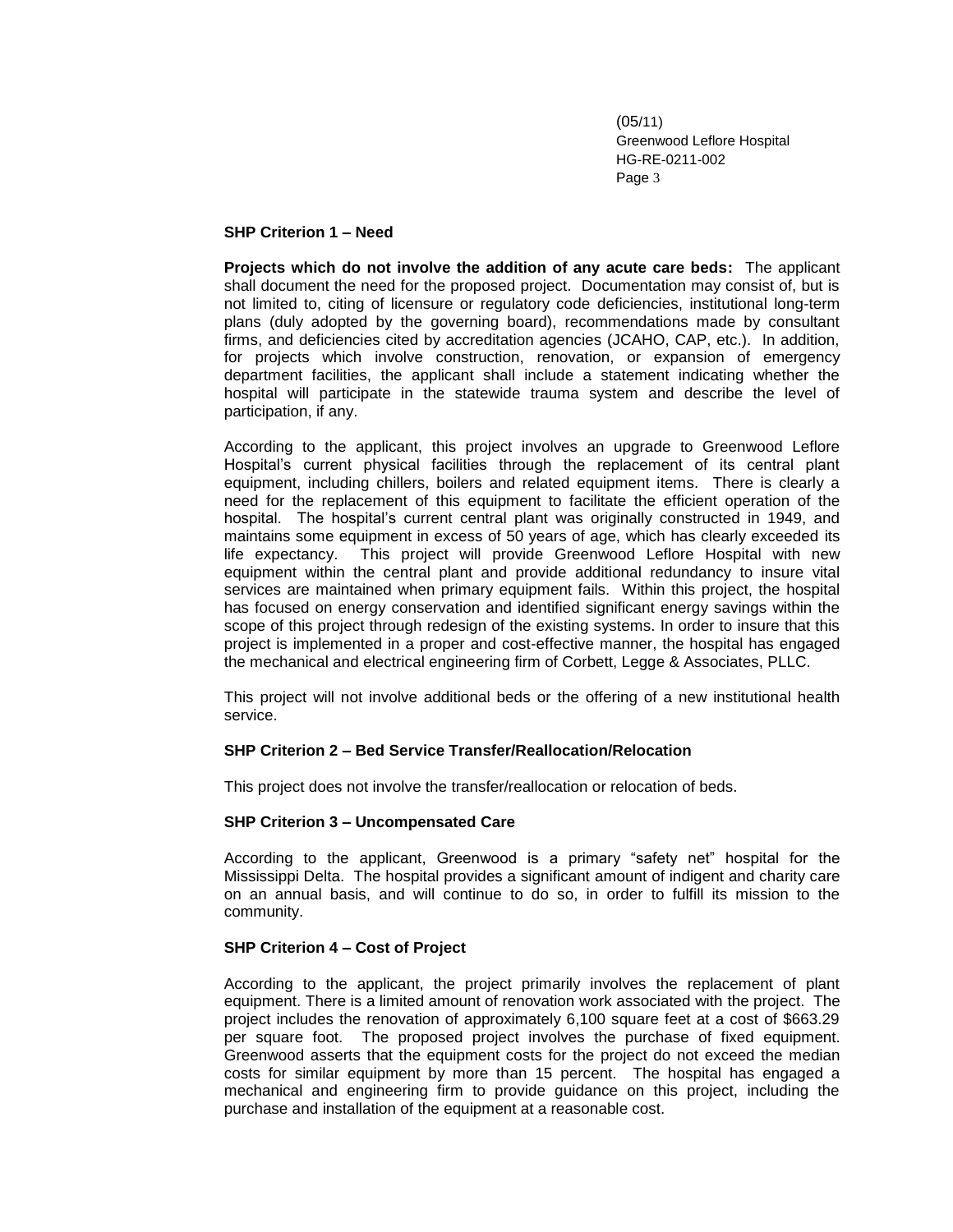Staff calculates the cost of \$1,765.23 per square foot for renovation for the proposed project. See Attachment 1.

#### **SHP Criterion 5 – Floor Area and Space Requirements**

The applicant indicates that the total project will be 6,100 square feet of renovated space. The applicant asserts that this project does not involve new construction, but is limited to the replacement of equipment within the central plant area of the hospital.

#### **B. General Review (GR) Criteria**

Chapter 8 of the *Mississippi Certificate of Need Review Manual, Revised May, 2010;* addresses general criteria by which all CON applications are reviewed. This application is in substantial compliance with general review criteria.

#### **GR Criterion 3 – Availability of Alternatives**

The applicant asserts that due to the age of the hospital's physical plant, there are no feasible alternative to the replacement of the central plant equipment. The hospital has worked to insure that the project is developed in a cost-effective manner. Greenwood believes that the upgrading of the hospital's central plant will significantly benefit the hospital health care system by insuring that the hospital has adequate facilities to provide care and services to the residents of the service area.

## **GR Criterion 4 - Economic Viability**

The applicant asserts that since the project involves only the replacement of the hospital's physical plant equipment. The proposed project does not involve the utilization of hospital services or charges. Therefore, it is not dependent upon future projected revenues.

The application contained a letter from the hospital's chief financial officer attesting to the financial feasibility of the project.

#### **GR Criterion 5 - Need for the Project**

The applicant states that Greenwood located in the heart of Mississippi Delta, is a safety net provider for a large population of medically underserved groups, including low income persons and racial and ethnic minorities. The hospital is accessible to all residents of its service area, regardless of ability to pay. The applicant believes that in order to continue to serve the needs of this dependent population, Greenwood Leflore Hospital must maintain and upgrade its hospital facilities, as needed. The hospital's central plant is outdated, and has exceeded its useful life. By replacing the hospital's central plant equipment, Greenwood Leflore Hospital will be able to continue to serve the health care needs of the residents of its service area.

The applicant asserts that the final objective of the proposed project is to upgrade the physical plant of the hospital through the replacement of outdated equipment, so that the hospital may provide efficient and cost-effective services in the future.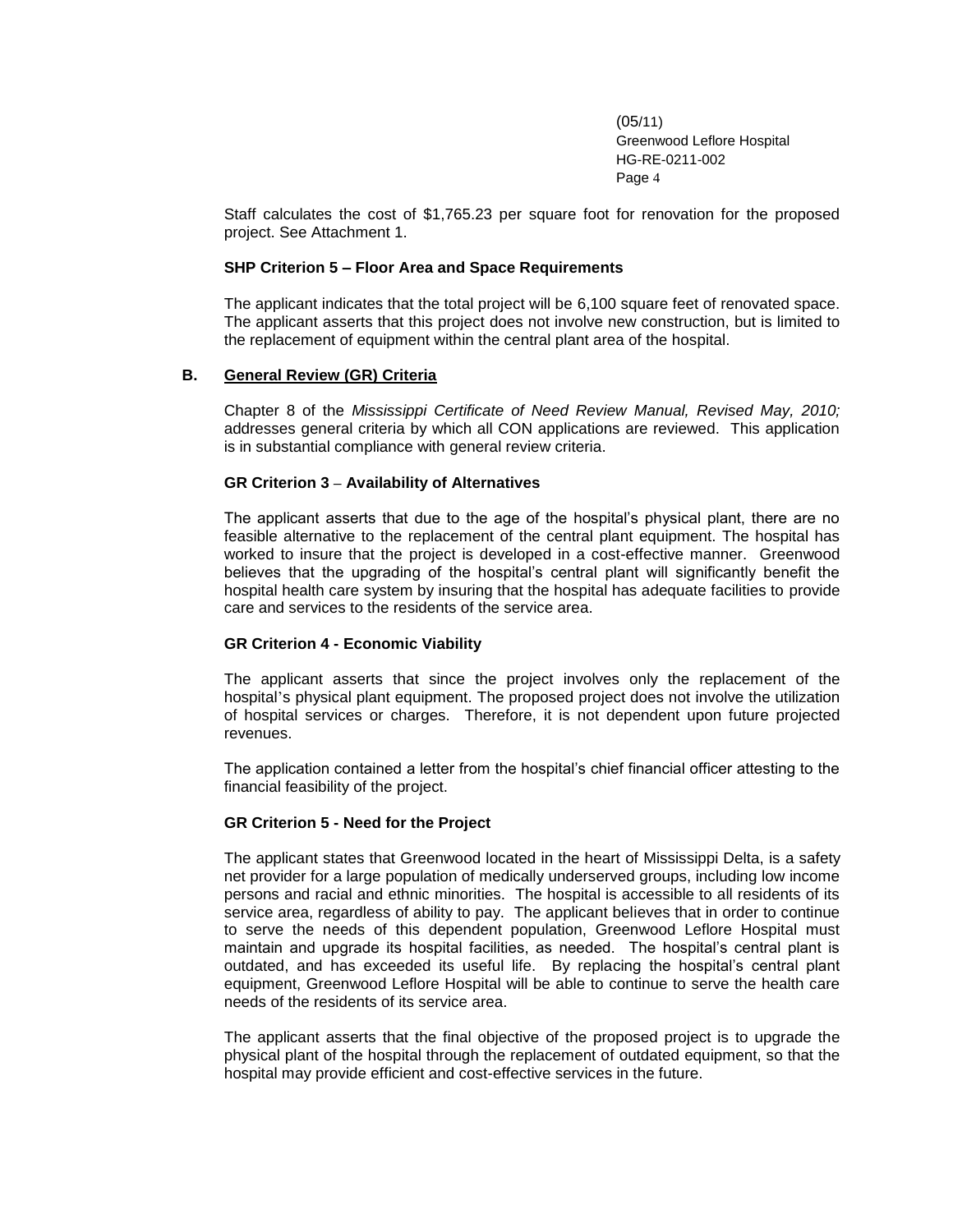The application received three (3) letters of support for the proposed project. The Department received no letters of opposition concerning the proposed project.

#### **GR Criterion 6 - Access to the Facility or Service**

According to the applicant, the hospital is a Mississippi community hospital and a safety net provider for medically underserved populations in the Mississippi Delta. Since the hospital is accessible to all residents of the hospital's service area, regardless of ability to pay, Greenwood Leflore Hospital's pay or mix directly reflects the demographic characteristics of that community. The hospital provides approximately 20 percent in charity care revenue, and 22 percent Medicaid.

The applicant states that the hospital has no existing obligations under any federal regulation requiring provision of uncompensated care, community service, or access by minority/handicapped persons.

Greenwood Leflore Hospital's historical commitment to the needs of Medicare, Medicaid and medically indigent patients is well recognized and documented. The hospital will continue to serve these needs in the future.

The applicant submits that the percentage of gross patient revenue (GPR) of health care provided to charity care patient for the years 2008 and 2009 are as follows for this project:

|                      | <b>Charity Care (%)</b> |
|----------------------|-------------------------|
| Historical Year 2008 | 20.7                    |
| Historical Year 2009 | 194                     |

**Gross Patient Revenue Amount**

Greenwood Leflore Hospital projects that it will provide similar amounts of charity care years following completion of this project.

#### **GR Criterion 7 - Information Requirement**

The applicant asserts that it will record and maintain the information required by this criterion and make it available to the Mississippi State Department of Health within 15 business days of request.

#### **GR Criterion 8 - Relationship to Existing Health Care System**

According to the applicant, the proposed project will enhance the hospital's health care services by upgrading the hospital's physical plant equipment.

The applicant believes that failure to implement the proposed project will be at significant risk of a disruption of hospital operations, due to an outdated physical plant in obvious need of upgrading and replacement.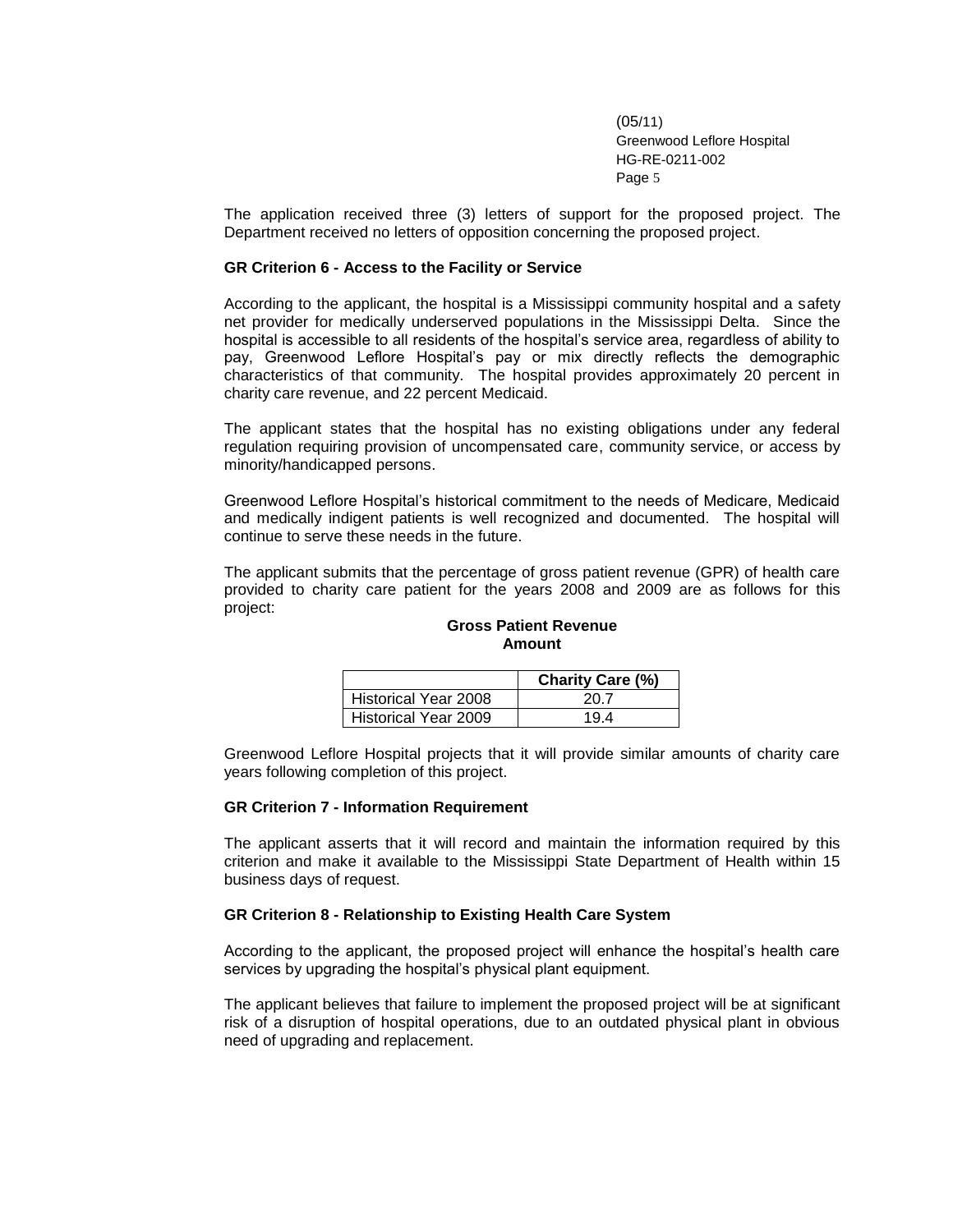Because no new services will be offered as a result of this project, staff concludes that this project would have no adverse affect on other providers in the referenced service area.

#### **GR Criterion 14 - Construction Projects**

- a. **Cost Estimate**: The application contains a cost estimate prepared by Corbett Legge & Associates, PLLC.
- b. **Schematic Drawing**: The application contains a schematic drawing of the proposed project.
- c. **Space Allocations**: The applicant submits that space will conform to applicable local and state licensing standards.
- d.The project does not involve new construction.
- e. **Cost per Square Foot**: The proposed project involves approximately 6,100 square feet of renovated space at an estimated cost of \$1,765.23 per square foot (See Attachment 1). The *Means Construction Cost Data, 2011* does not compare costs for renovation.

#### **GR Criterion 16 - Quality of Care**

Greenwood Leflore Hospital is in compliance with the *Minimum Standards for the Operation of Mississippi Hospitals*, according to the Division of Health Facilities Licensure and Certification, MSDH. The facility is accredited by the Joint Commission on Accreditation of Health Care Organizations.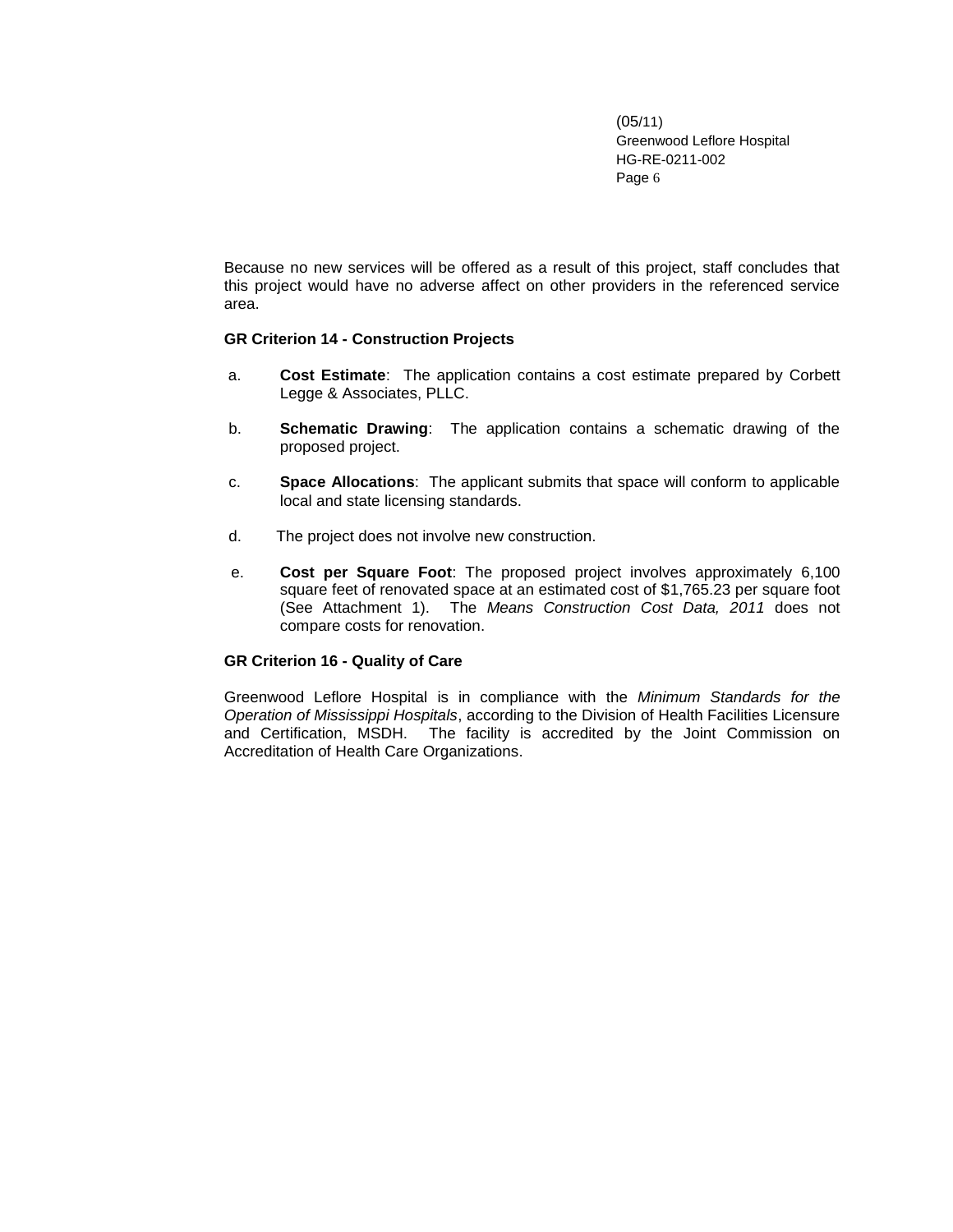## **IV. FINANCIAL FEASIBILITY**

## **A. Capital Expenditure Summary**

The total estimated capital expenditure is allocated as follows:

|    | Item                                      | Cost         | Percent<br>of Total |
|----|-------------------------------------------|--------------|---------------------|
| a. | <b>Construction Cost -- New</b>           |              |                     |
| b. | <b>Construction Cost -- Renovation</b>    | \$1,343,554  | 13%                 |
| C. | Capital Improvements                      |              |                     |
| d. | <b>Total Fixed Equipment Cost</b>         | 6,661,858    | 62%                 |
| е. | <b>Total Non-Fixed Equipment Cost</b>     |              |                     |
| f. | <b>Land Cost</b>                          |              |                     |
| g. | <b>Site Preparation Cost</b>              |              |                     |
| h. | Fees (Architectural, Consultant, etc.)    | 1,216,497    | 11%                 |
| Ť. | <b>Contingency Reserve</b>                | 816,000      | 6%                  |
|    | <b>Capitalized Interest</b>               | 670,000      | 8%                  |
| k. | Other                                     |              |                     |
|    | <b>Total Proposed Capital Expenditure</b> | \$10,767,909 | 100%                |

The above capital expenditure is proposed for replacement of central plant equipment on the campus of Greenwood Leflore Hospital. The proposed project involves approximately 6,100 square feet of renovated space at an estimated cost of \$1,765.23 per square foot (See Attachment 1). The *Means Construction Cost Data, 2011*, does not compare costs of renovation projects.

## **B. Method of Financing**

The applicant proposes to finance this project through a bank loan from Regions Bank of Birmingham, Alabama. The application contained a letter from Regions Healthcare Banking, Birmingham, Alabama concerning financing the project.

## **C. Effect on Operating Cost**

Greenwood Leflore Hospital states that the proposed project will replace the hospital's central plant equipment on the campus of Greenwood Leflore Hospital. The applicant asserts that the only effect on operating cost will be interest for year one (\$281,250), for year two (\$375,000), for year three (\$541,667) and depreciation cost of \$400,000 for year three. The applicant projects a decrease in other cost of (\$158,333) for year three for the proposed project.

## **D. Cost to Medicaid/Medicare**

The proposed project will not generate inpatient and outpatient revenue. Therefore, costs to Medicaid, Medicare, and third party payors will be negligible.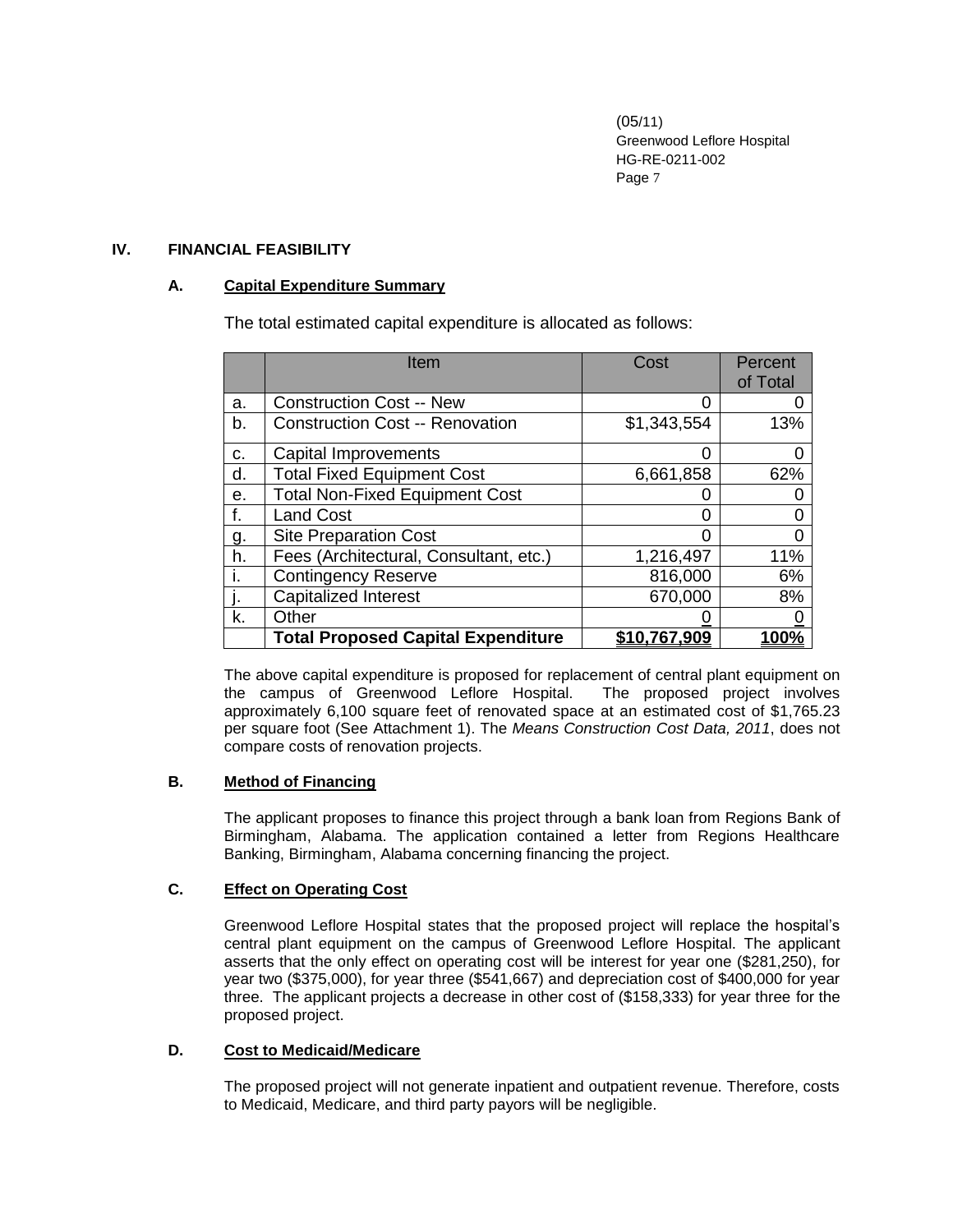## **V. RECOMMENDATIONS OF OTHER AFFECTED AGENCIES**

The Division of Medicaid estimates that the increased annual cost to Medicaid for the proposed project will be \$103,440 in inpatient hospital services, and that outpatient services will be paid as outlined in the Medicaid State Plan. The Division of Medicaid opposes this project.

#### **VI. CONCLUSION AND RECOMMENDATION**

This project is in substantial compliance with the criteria and standards for the construction, renovation, expansion, capital improvements, replacement of health care facilities, and addition of hospital beds as contained in the *FY 2011 State Health Plan*; the *Mississippi Certificate of Need Review Manual, Revised May 1, 2010*; and duly adopted rules, procedures, and plans of the Mississippi State Department of Health.

The Division of Health Planning and Resource Development recommends approval of the application submitted by Greenwood Leflore Hospital for the replacement of central plant equipment.